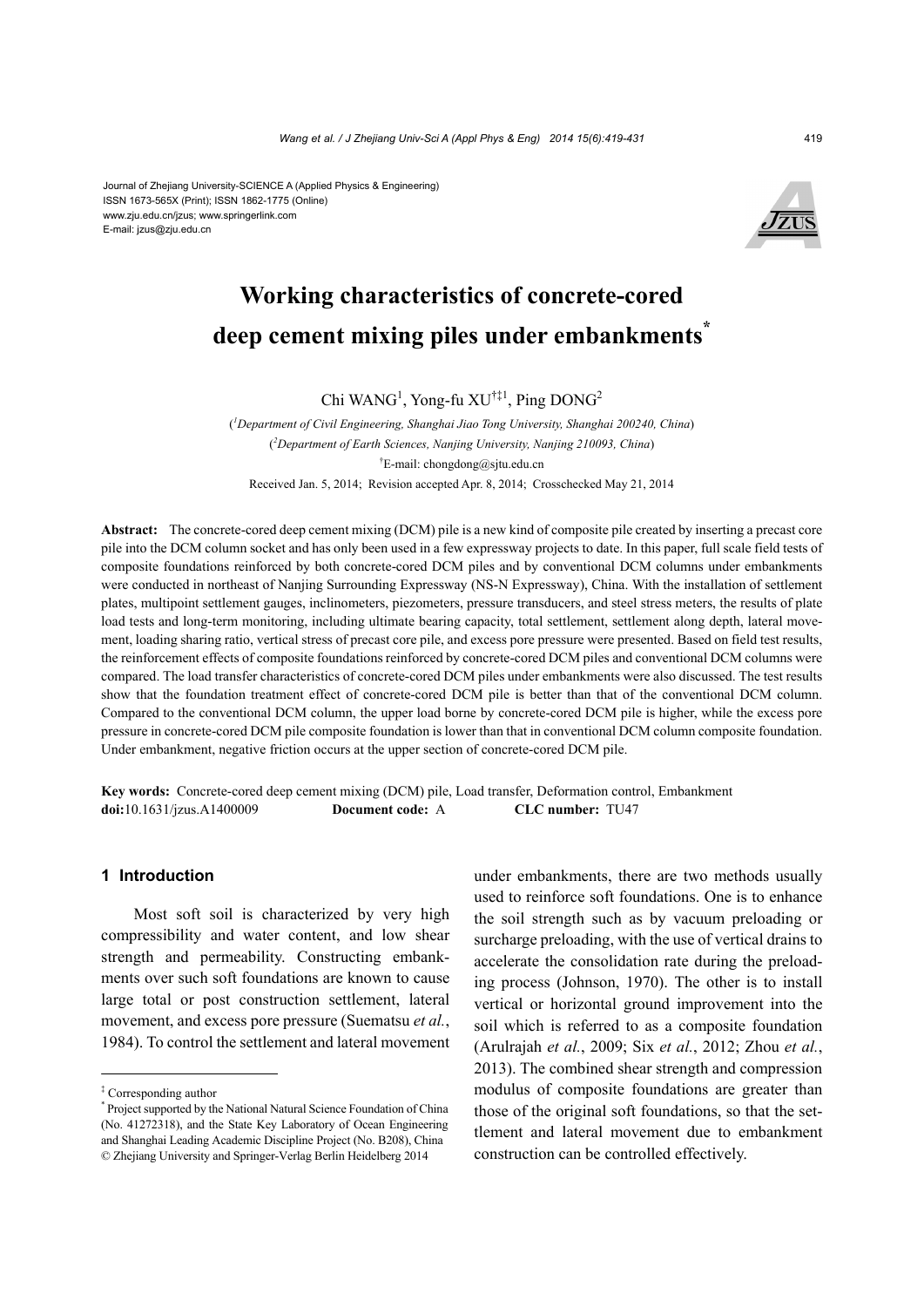As a vertical ground improvement technique, piles are used worldwide in soft foundation improvement, not only to improve bearing capacity, but also to reduce the settlement of soft clay (Lorenzo and Berga, 2003; Borges *et al.*, 2009; Chen *et al.*, 2012).

Deep cement mixing (DCM) columns and precast concrete piles are two kinds of pile foundation systems widely used to support embankments built over soft soil (Lin and Wong, 1999). The installation method for DCM columns is to cut through soft soils by rotating blades whilst cement is mixed with the soil at the same time. Then the soil-cement column, with higher shear and compressive strength than those of the original soil, becomes a solid in situ. Due to their relatively low strength, DCM columns need to be installed at close proximity to each other to control total and post construction settlements effectively, and are not suitable for medium or high design load construction. Precast concrete piles are deemed uneconomical to improve embankment foundations, because shear failure of the pile-soil interface always occurs when much of pile's compressive strength has not been exerted (Han and Xu, 2000). Considering the respective advantages and disadvantages of DCM columns and precast concrete piles, a new kind of composite pile, known as a concrete-cored DCM pile, was developed to improve soft ground under embankments. A precast core pile was inserted into a DCM column after it was installed but before the initial setting of the soil-cement as shown in Fig. 1 (Dong *et al.*, 2004).  $D_D$  is the diameter of DCM column socket,  $D_c$  is the diameter of precast core pile,



**Fig. 1 Illustration of concrete-cored DCM pile**

 $L_{\rm C}$  is the length of precast core pile, and  $L_{\rm D}$  is the length of DCM column socket/DCM column.

Until now, all research about load transfer characteristics, bearing capacity, and settlement of concrete-cored DCM piles has been based on plate load tests (PLTs). The load plate is rigid and the effective load transfer depth is limited according to the limited load plate area. The engineering characteristics of concrete-cored DCM piles obtained from PLT are not in accordance with those under an embankment, where the load is variable and is over a large area. Few research projects based on concrete-cored DCM pile-supported embankments have been reported. The performance of such foundations under an embankment is not very well known.

In this paper, according to the foundation treatment engineering in the northeast section of the Nanjing Surrounding Expressway (NS-N Expressway), China, long time field tests of composite foundations reinforced by both concrete-cored DCM piles and conventional DCM columns under embankments were conducted. Based on field tests, ultimate bearing capacity, total settlement, settlement along depth, lateral movement, loading sharing ratio, vertical stress of the precast core pile and excess pore pressure were obtained. The reinforcement effects of composite foundations reinforced by concrete-cored DCM piles and conventional DCM columns were compared. The load transfer characteristics and settlement control mechanism of concrete-cored DCM piles under embankments were discussed.

#### **2 Test sites conditions**

The Nanjing Surrounding Expressway (NS Expressway) is the outer ring of Nanjing city. The northeast of this expressway (NS-N Expressway) which connects with the Fourth Nanjing Yangtze River Bridge, is 26.8 km long. With six lanes, the width of the NS-N Expressway is 34.5 m. Construction began in October, 2010 and finished in August, 2012. Due to it being located a short distance away from the Yangtze River, there is widespread distribution of thick soft soil along the expressway. The engineering properties of soft clay are high compressibility, low shear strength, and low permeability. To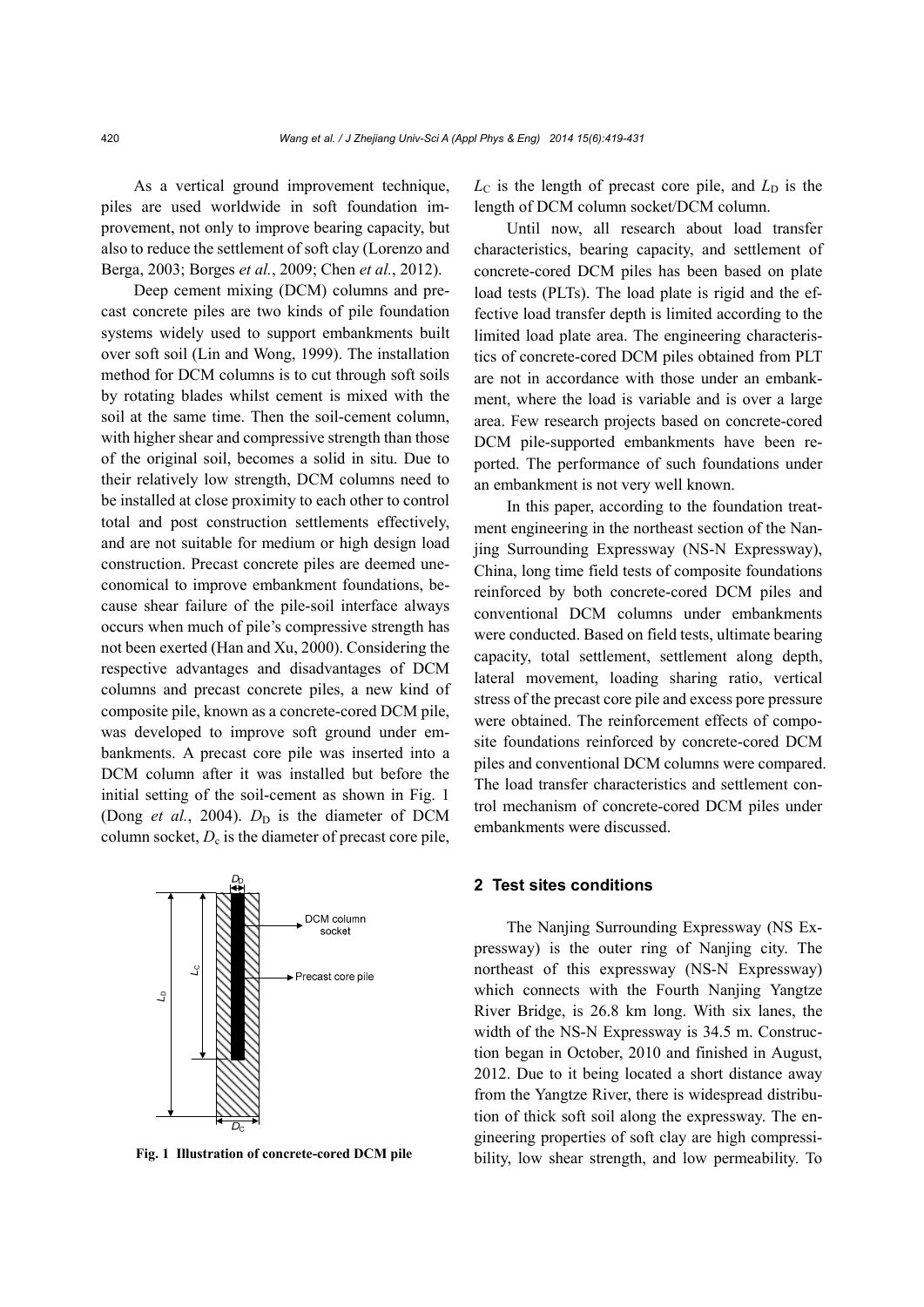ensure stability of the embankment during the filling period, and to reduce total and differential settlements, different ground treatment methods were used.

Three test sites denoted as Site A (K9+350.2– K9+300.2), Site B (K9+300.2–K9+270.2), and Site C  $(K9+270.2-K9+250.2)$  were reinforced by concrete-cored DCM piles at the southern approach of the Xiao Ying-Jiang River Bridge as shown in Fig. 2. Site D (K9+098–K9+118) was reinforced by DCM columns and was located close to the above three test sites. Pile parameters at the four test sites are shown in Table 1. *B* is the pile spacing, and  $a<sub>C</sub>$  is the side length of precast core pile.

The four test sites were used as farmland before the expressway construction. The ground elevation after leveling is 7.7 m above the mean sea level. The ground water level is about 1.3 m below the ground surface.

With the results of static cone penetration tests (CPTs) and laboratory tests on the undisturbed soil samples, the soil profile at the four test sites are similar and can be divided generally as follows: No. 1, clay, 0–1.6 m, gray yellow, with Fe-Mn nodules, with plastic; No. 2–1, silty clay,  $1.6-3.1$  m, gray, with plastic; No. 2–2, silty clay, 3.1–5.9 m, gray, doping orientation of Mica, with flow plastic; No. 2–3, mucky silty clay, 5.9–12.7 m, gray, doping humus and argillaceous nodules, with flow plastic; No. 2–4, clay, 12.7–19.9 m, gray, doping humus, with soft plastic; No. 3, silty clay, 19.9–23.6 m, gray, with plastic. The engineering properties of the soils with depth in the construction site are shown in Fig. 3. The engineering parameters of the soft clay at the test site are as follows: unit weight  $\gamma$ =17.9–19 kN/m<sup>3</sup>; water content *w*=28.7%–37.7%; void ratio *e*=0.84–1.09; elastic modulus  $E_s$ =3.1–12.9 MPa; cohesion of consolidation



**Fig. 2 Illustration of concrete-cored DCM pile** 

| THERE I HE BUILDING OF RESPONSE |                                                 |                   |                  |                   |                  |      |  |  |  |  |
|---------------------------------|-------------------------------------------------|-------------------|------------------|-------------------|------------------|------|--|--|--|--|
| Test site                       | Soil improvement method                         | DCM column socket |                  | Precast core pile |                  |      |  |  |  |  |
|                                 |                                                 | $L_{\rm D}(m)$    | $D_{\rm D}$ (mm) | $L_{\rm C}$ (m)   | $a_{\rm C}$ (mm) | B(m) |  |  |  |  |
| A                               | Concrete-cored DCM pile                         | 19.5              | 500              |                   | 200              | 1.5  |  |  |  |  |
| B                               | Concrete-cored DCM pile                         | 19.4              | 500              |                   | 200              | 1.7  |  |  |  |  |
|                                 | Concrete-cored DCM pile<br>+geotechnical grille | 18.7              | 500              |                   | 200              | 1.9  |  |  |  |  |
|                                 | DCM column                                      | 191               | 500              |                   |                  |      |  |  |  |  |

**Table 1 Pile parameters of test sites**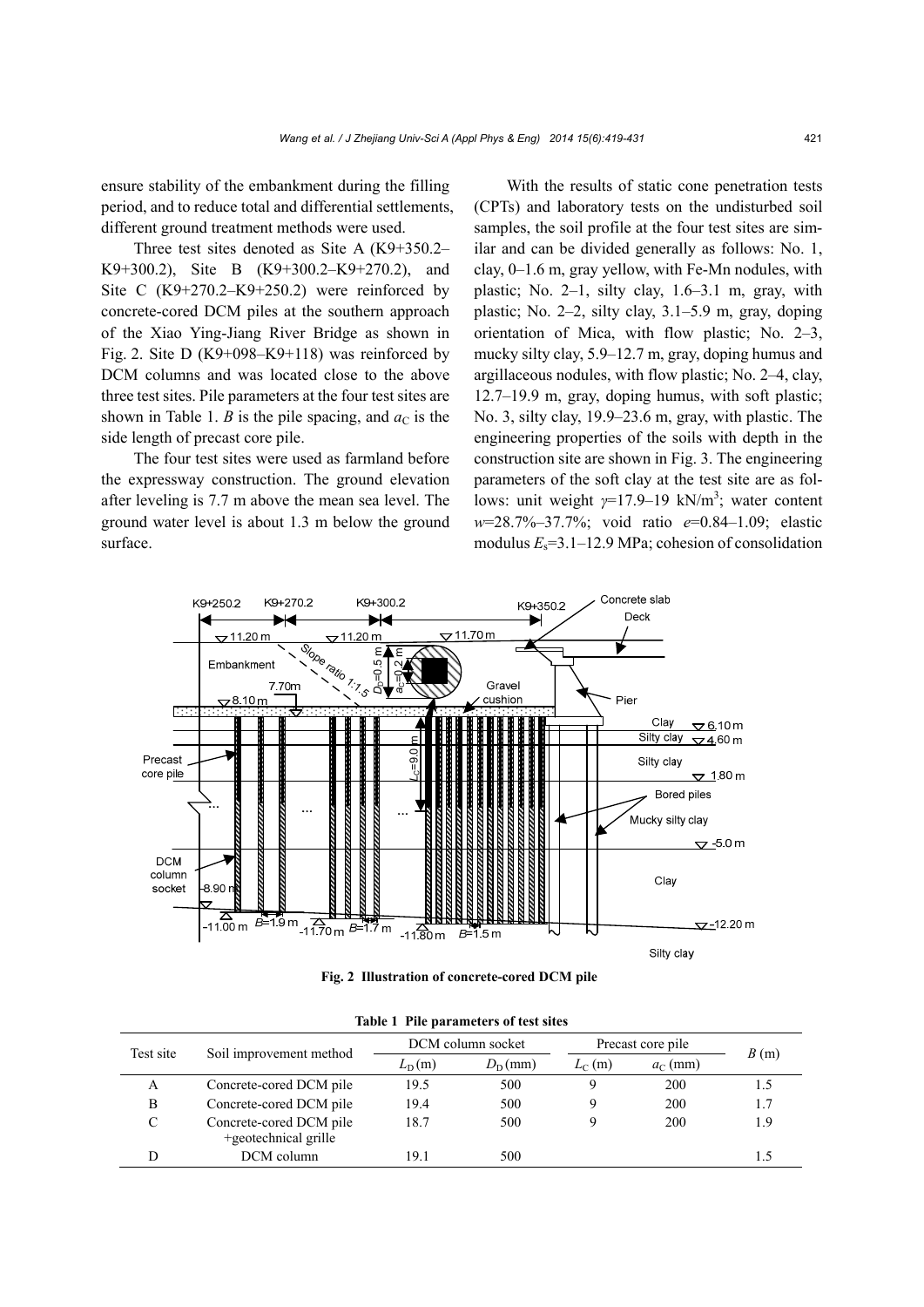

**Fig. 3 Soil properties at four test sites**

undrained (CU) test  $c_{\text{cu}}$ =10.2–21.3kPa; friction angle of CU test  $\Phi_{\rm cu}$ =14.5°–21°; the number of standard penetration tests (SPT) *N*=3–13; and specific penetration resistance of static cone penetration (CPT) *p*s=0.62–2.79 MPa.

# **3 Field test program**

#### **3.1 Plate load tests**

To obtain the ultimate bearing capacity of composite ground reinforced by concrete-cored DCM piles, plate load tests on single pile composite foundations were conducted on three concrete-cored DCM piles (the numbers of test piles at Site A are C-DCM1, C-DCM2, and C-DCM3) and three DCM columns (the numbers of test piles at Site D are DCM1, DCM2, and DCM3) at 28 d after pile installation.

#### **3.2 Instrumentation for long-term observation**

To estimate the effect of foundation reinforcement and obtain the engineering characteristics of a concrete-cored DCM pile composite under embankments, monitoring instruments including settlement plates, multipoint settlement gauges, inclinometers, piezometers, pressure transducers, and steel stress meters were installed at three test sites (Site A=K9+310, Site B=K9+290, Site C=K9+260) as shown in Fig. 4 and Fig. 5. Due to similar locations of instruments at the three test sites, except that there were no multipoint settlement gauges at Site A and Site C, details of Site B are described as follows as an example.

1. Total settlements of composite foundations were measured by using settlement plates. The settlement plate with a square section  $0.5 \text{ m} \times 0.5 \text{ m}$  in area was welded to a spiral steel tube which was jointed in length for easy observation during embankment filling. One settlement plate (BS1) was placed on the surface of the gravel cushion in the middle of three piles, at about 0.85 m east of the center line of the embankment. The other one (BS2) was placed under the east edge of the embankment slope top at the same elevation as BS1.

2. The settlement of the surrounding soil at different depths was recorded using multipoint settlement gauges. Two multipoint settlement gauges (BD1 and BD2) with a length of 20 m were installed symmetrically among three piles, at about 0.85 m east of the center line of the embankment.

3. The deep lateral movement of the composite foundations at the toe of the embankment was measured by an inclinometer. The inclinometer tube (BX) with a length of 20 m was installed at about 0.5 m east of the embankment toe. The lateral movement underground can be obtained at every 0.5 m in length.

4. Five piezometers at a depth of 3 m (BP1), 6 m (BP2), 9 m (BP3), 15 m (BP4), and 20 m (BP5) were used to measure the variation of pore pressure during embankment fill. Five piezometers were also installed in the middle of three piles, about 0.85 m west of the center line of the embankment.

5. Two pressure transducers (BT1 and BT2) were embedded on the top of the DCM column socket symmetrically at about 0.1 m from the center line of the embankment, and two (BT3 and BT4) were set on the surface of the surrounding soil.

6. Eighteen steel stress meters were welded onto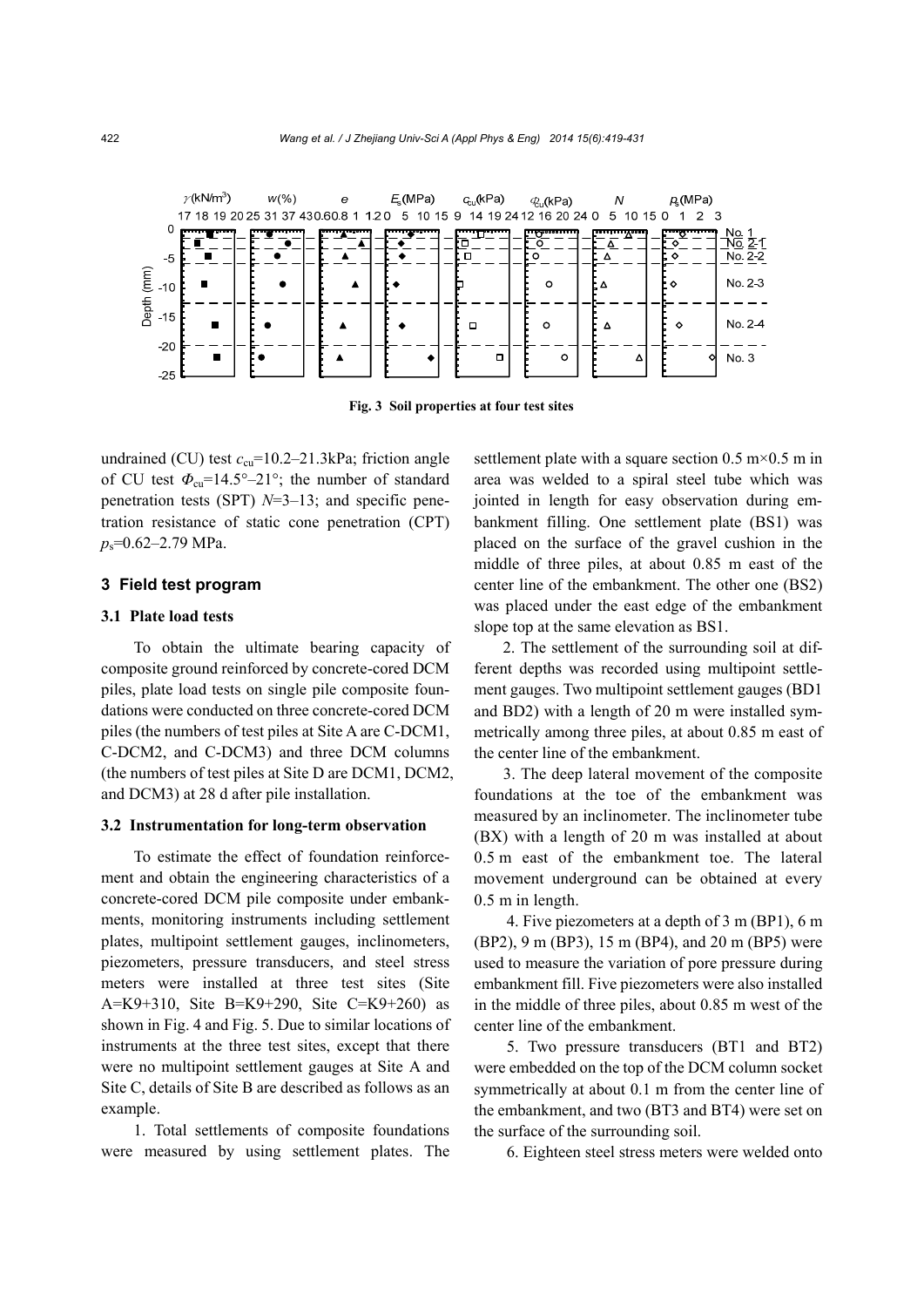the reinforcing steel of the precast core piles symmetrically at a depth of 0.2 m, 1.3 m, 1.9 m, 2.7 m, 3.5 m, 5.4 m, 6.3 m, 7.0 m, and 9.0 m, respectively.

Finally, to compare the foundation treatment effect and load transfer law of a foundation reinforced by a concrete-cored DCM pile and DCM column, monitoring instruments including settlement plates, inclinometers, piezometers and pressure transducers were also installed at Site D. The locations of instruments at Site D were similar to those at Sites A, B, and C.

The embankment fill process of three of the test sites is shown in Fig. 6. Embankment fill at all four test sites began on Apr. 28, 2011, and finished on Aug. 27th, 2011 at Site A, Aug. 14, 2011 at Sites B and C, and Sept. 11, 2011 at Site D. The final embankment height was 3.6 m at Site A, and 3.1 m at Sites B, C, and D.



**Fig. 4 Planar graph of instruments locations**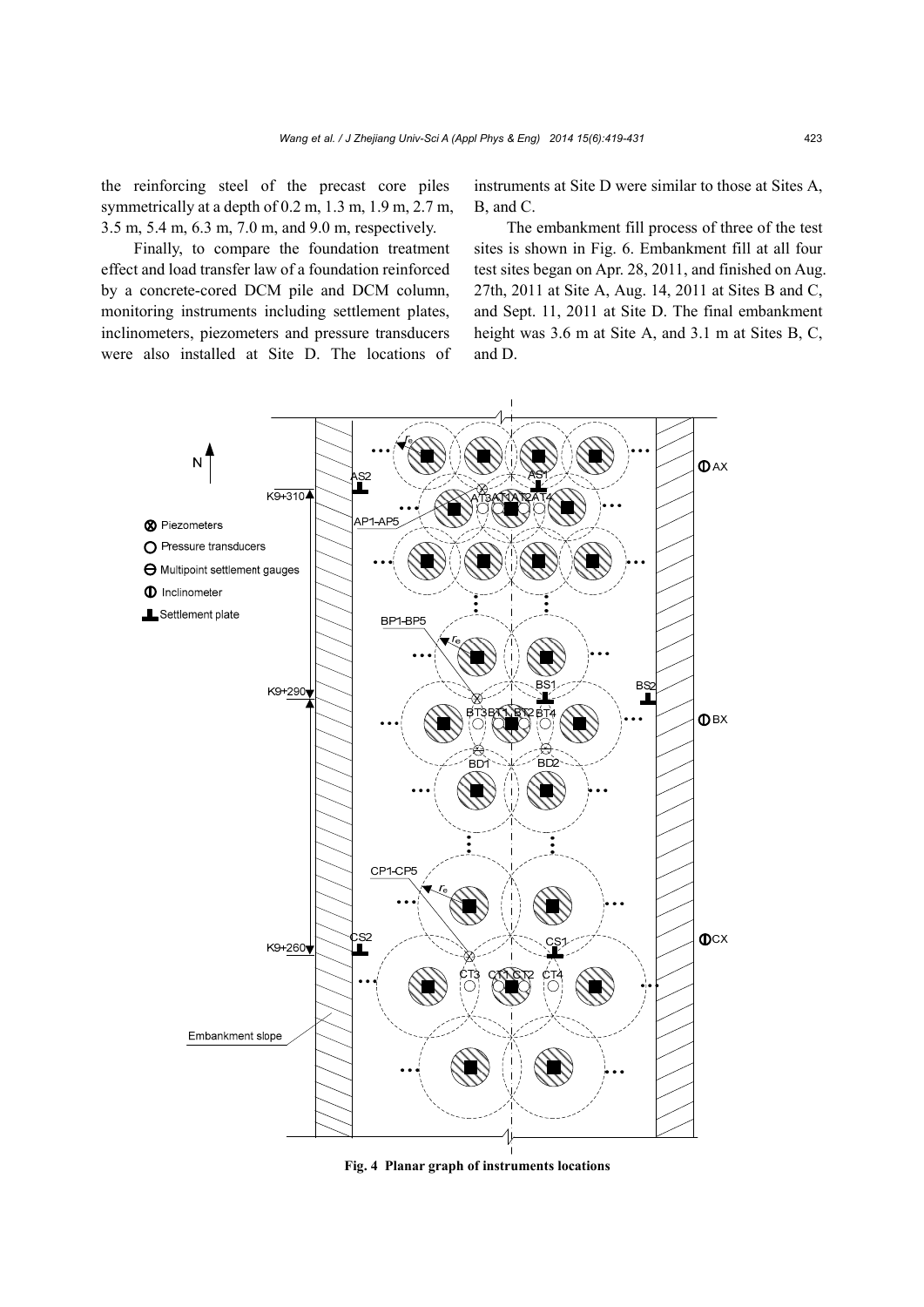

**Fig. 5 Sectional profile of instruments locations at Site B**



**Fig. 6 Fill height versus time**

# **4 Test results**

#### **4.1 Ultimate bearing capacity**

The pressure-settlement (*P*-*S*) curves of the composite foundations are shown in Fig. 7. As shown in the *P*-*S* curve, the settlement of the concrete-cored DCM pile composite foundation is less than that of the DCM column composite foundation under the same upper load.

With an increase in upper load, the difference in settlement between concrete-cored DCM piles and DCM column foundations is increasing. It can be seen that the settlement control effect of concrete-cored DCM piles is greater than that of DCM columns, especially under a large upper load. The failure of the composite ground is considered to have occurred when there is a reduction stage in *P*-*S* curves. The load at the reduction stage is defined as the ultimate bearing capacity of the composite ground. The average ultimate load of the concrete-cored DCM pile composite foundation (425 kPa) is about 3.3 times that of the DCM composite foundation (130 kPa). Although the limitation of the load plate area leads to a finite transferring depth of load in PLT, it is demonstrated that due to the insert of precast core piles with higher compression modulus and shear strength, the bearing capacity and settlement control effect of the concrete-cored DCM pile composite foundation is better than that of the DCM column composite foundation.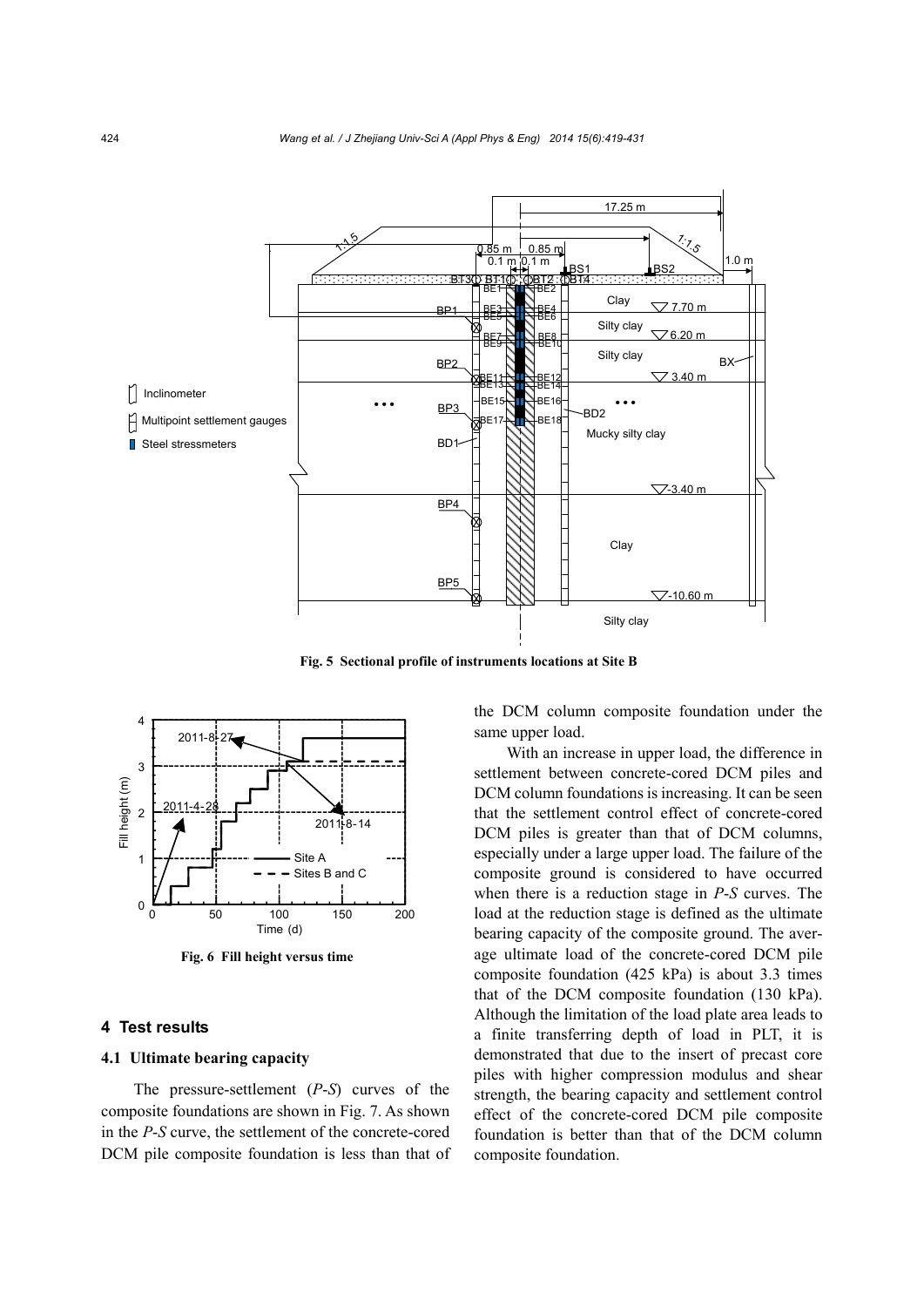

# **4.2 Load sharing ratio**

The load sharing ratio of the composite foundation reinforced by concrete-cored DCM piles is defined as

$$
n_{\rm C} = \sigma_{\rm C} A_{\rm C} / Q,\tag{1}
$$

$$
n_{\rm D} = \sigma_{\rm D} A_{\rm D} / Q, \tag{2}
$$
\n
$$
n_{\rm S} = \sigma_{\rm S} A_{\rm S} / Q, \tag{3}
$$

$$
Q = \sigma_{C} A_{C} + \sigma_{D} A_{D} + \sigma_{s} A_{s}, \qquad (4)
$$

where  $\sigma_{\rm C}$ ,  $\sigma_{\rm D}$ , and  $\sigma_{\rm s}$  are the vertical stresses on the top of precast core piles, DCM column sockets, and surrounding soil, respectively.  $n_{\text{C}}$ ,  $n_{\text{D}}$ , and  $n_{\text{s}}$  are the load sharing ratios of precast core piles, DCM column sockets, and surrounding soil, respectively.  $A_C$ ,  $A_D$ , and *A*s are the sectional areas of precast core piles, DCM column sockets, and surrounding soil, respectively.

As shown in Fig. 8, with the increase in fill height, the load sharing ratio of surrounding soil decreases, whereas the load sharing ratio of the precast core pile increases. That is to say, with an increase in upper load, more and more vertical load is amassed on the precast core piles. Although the sectional area of the precast core pile is smaller than that of the surrounding soil, the load sharing ratios on the precast core piles are 0.42, 0.30, and 0.38 respectively at Sites A, B, and C at the completion of embankment fill.

During the whole filling process, there is little variation in the load sharing ratio of the DCM column socket, which has a value of 0.2 (Figs. 8a–8c). This indicates the role that the DCM column socket plays in the transfer of shear stress from the precast core pile to the surrounding soil.



**Fig. 8 Load sharing ratio of concrete-cored DCM pile composite foundation in Site A (a), Site B (b), and Site C (c), and Site D**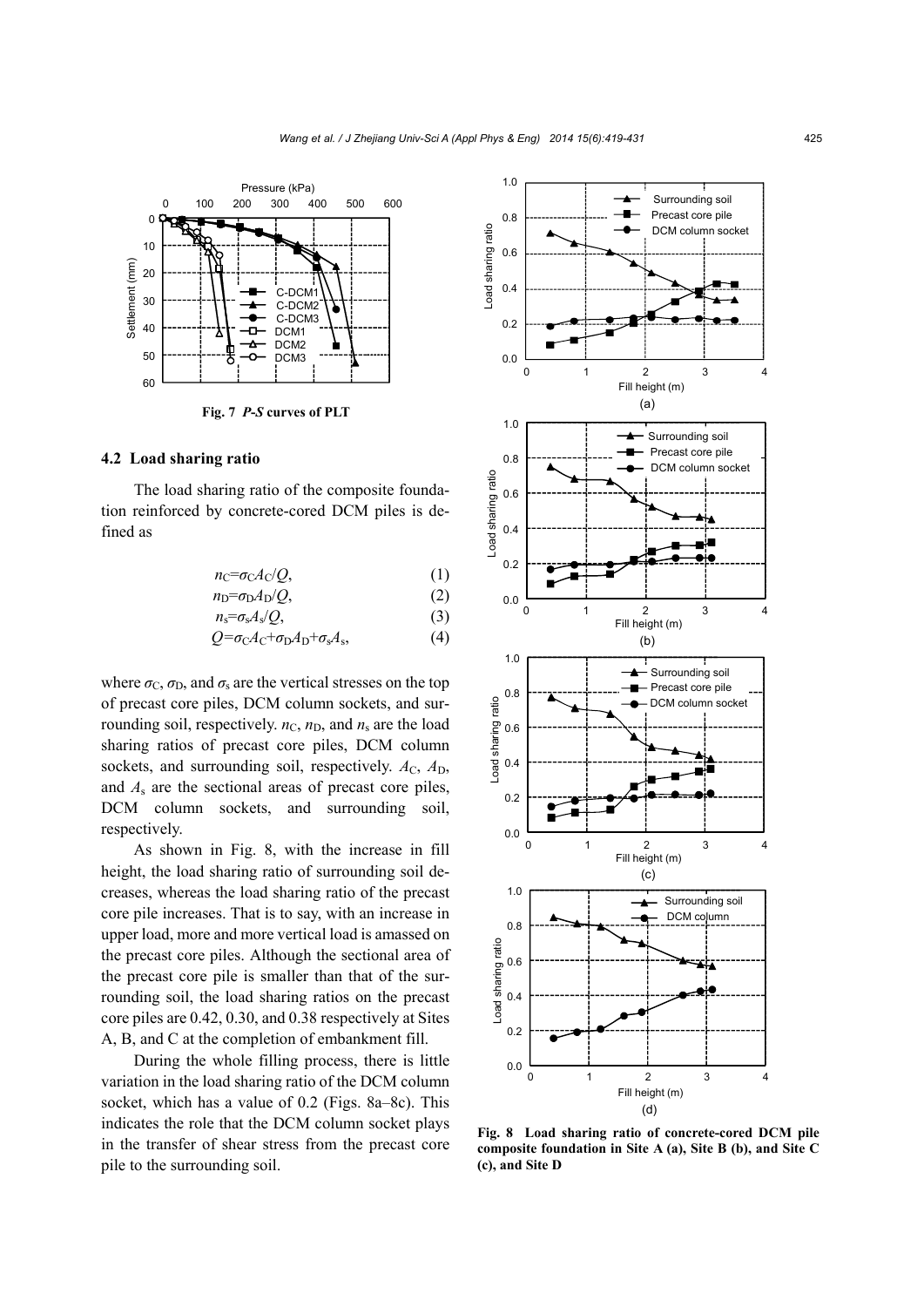At Site A, the DCM column sockets and precast core piles bear about 70% of the upper load together, while at Site D, which has the same replacement ratio, the DCM column only bears about 42% of the upper load (Fig. 8d). Therefore, compared to the DCM column site, the concrete-cored DCM pile bears greater upper load, and there was less embankment loading acting on the surrounding soil.

The distribution of skin friction between surrounding soil and pile is an important parameter in design (Poorooshasb *et al.*, 1996) and can be discussed from the test results of pile axial force. Fig. 9 shows the axial force of the precast core pile with depth in Site A, Site B, and Site C. It can be seen that the precast core pile stress initially increases and then decreases with depth. This indicates that under a flexible load, such as an embankment, soil settlement at the upper section of a composite foundation is greater than at a pile. Stress of the surrounding soil is transferred to the pile, then at the upper end of the pile negative friction occurs. After reaching a specific depth (approximately  $0.3L<sub>c</sub>$  in this study), the settlement of the pile body is greater than that of the surrounding soil, therefore the vertical stress of the pile body is transferred to the surrounding soil by means of skin friction. However, in PLT with a rigid load plate, vertical stress of a precast core pile decreases linearly with increasing depth (Dong *et al.*, 2004). Note that the distribution law of skin friction of concrete-cored DCM piles under an embankment is different from that found in the PLT.

#### **4.3 Excess pore pressure**

Figs. 10a–10d show the variation in excess pore pressure with time at Sites A, B, C, and D. The weight per volume of the embankment is taken as  $19 \text{ kN/m}^3$ , and the embankment load at Site A is approximately 68 kPa, while that of Sites B, C, and D is 59 kPa. It can be seen that at Sites A, B, and C, which were reinforced by concrete-cored DCM piles, the maximum excess pore pressure in the surrounding soil is 11 kPa, 12 kPa, and 15 kPa, respectively. This indicates that most of the embankment load is borne by the concrete-cored DCM piles, resulting in low excess pore pressure. The difference in the maximum excess pore pressure at Sites A, B, and C is caused by different replacement ratios. During the filling process,

the Site A foundation has the maximum replacement ratio but the minimum excess pore pressure. Excess



**Fig. 9 Axial force of precast core pile with depth in Site A (a), Site B (b), and Site C (c)**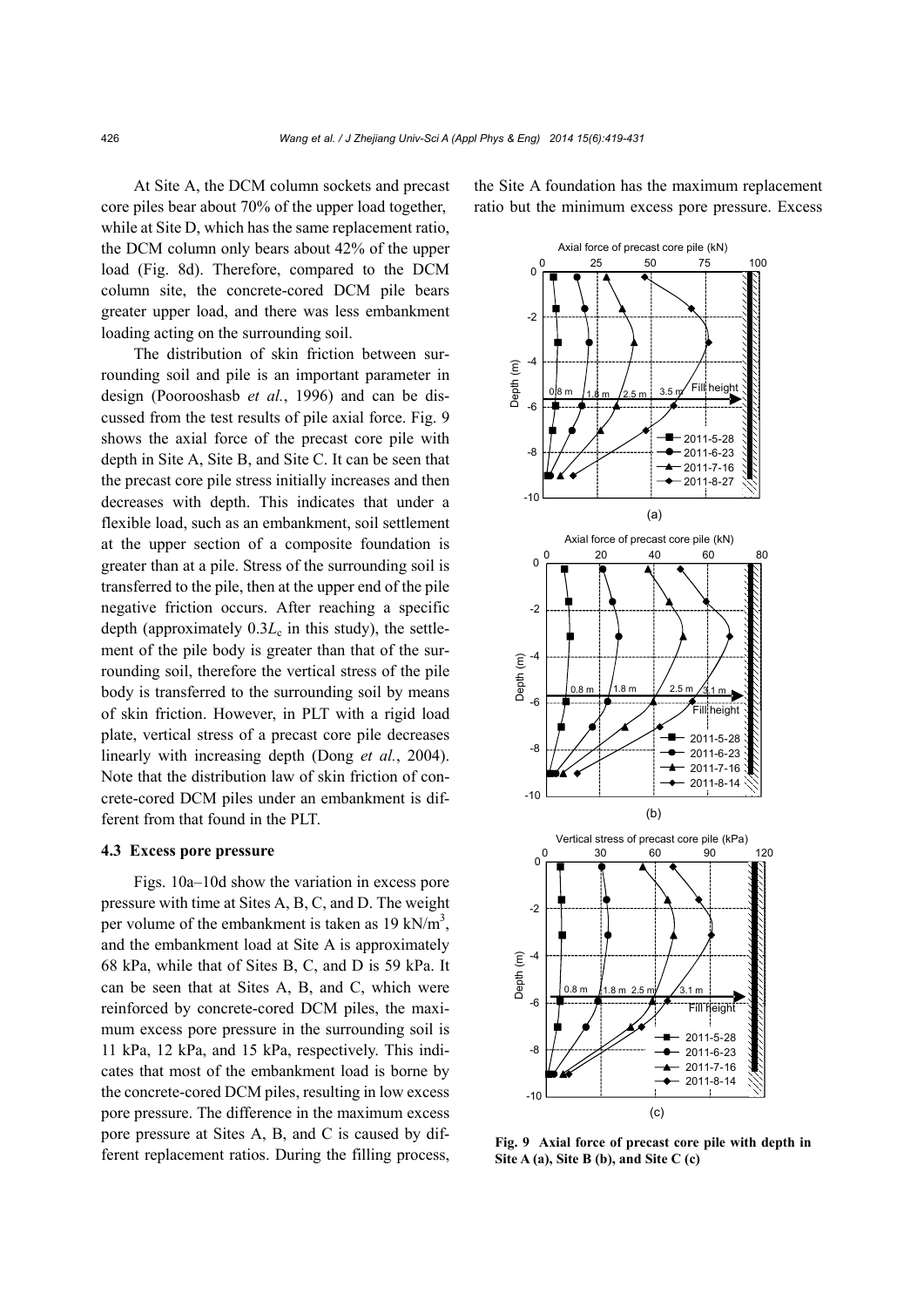

**Fig. 10 Excess pore pressure versus time in Site A (a), Site B (b), Site C (c), and Site D (d)**

pore pressure in a foundation decreases with an increase in replacement ratio. This is consistent with the observation that a concrete-cored DCM pile bears more upper load than a DCM column (Fig. 8). Excess pore pressure is lower at Sites A, B, and C than at Site D*.*

# **4.4 Settlement**

Total settlement occurring during the embankment filling process is shown in Fig. 11. With the greatest thickness of soft clay and fill height, greater settlement occurred at Site A than at Sites B and C. By combining the geotechnical grille, the settlement at Site C is the smallest at three concrete-cored DCM pile treatment sites. There is no steep reduction in settlement curves, which demonstrates that the stability of ground during the embankment filling process is expected.



**Fig. 11 Comparison of settlement between composite ground reinforced by concrete-cored DCM pile and DCM column**

With the assumption that the rate of settlement decreases hyperbolically with time after time  $t_A$  ( $t_A$  is suggested to be half of the total fill time), the relationship between settlement and time can be given by (Yin *et al.*, 2007)

$$
S_t = \frac{t - t_A}{\alpha + t - t_A} S_{\infty},\tag{5}
$$

where *t* is the fill time,  $S_t$  and  $S_\infty$  are the settlements at time *t* and final settlement, respectively, and  $\alpha$  is a parameter*.*

Combining the observed settlement data, the fitting curve between  $(t-t_A)/S_t$  and  $(t-t_A)$  is obtained. The gradient and intersection of the fitting curve are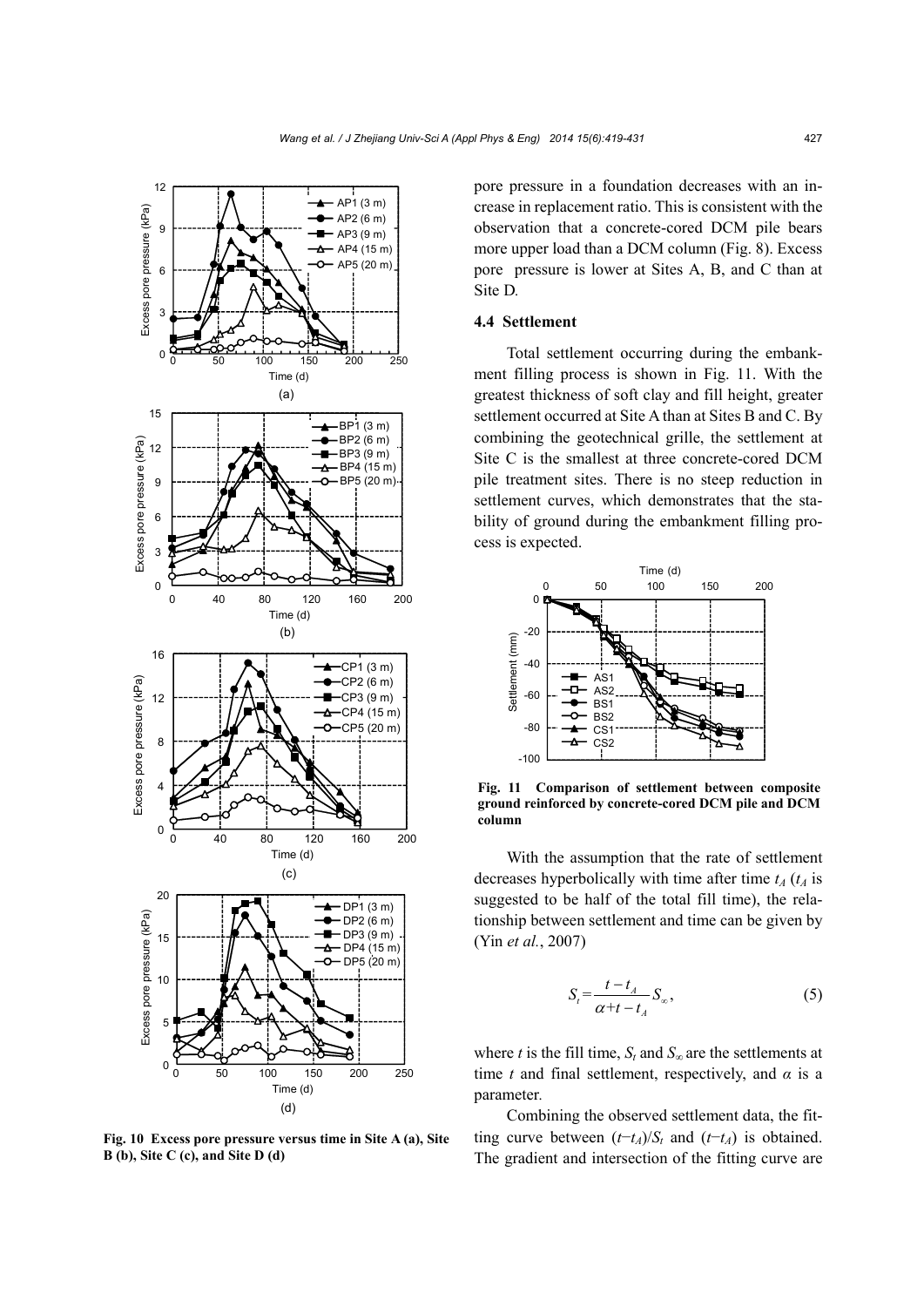1/*S*∞ and *α*/*S*∞, respectively. The average predicted final settlement  $(S_\infty)$  at Sites A, B, and C are 100.8 mm, 108.9 mm, and 67.2 mm, respectively, which are all smaller than that at Site D. Post-construction settlements  $(S_p)$  can be calculated as final settlements minus settlements measured before pavement construction  $(S_c)$ . As shown in Table 2, the average post-construction settlement values of Sites A, B, C, and D are 13.7 mm, 25.3 mm, 10.1 mm, and 37.0 mm, respectively. The first three values are 37.0%, 68.3%, and 27.3% of the value for Site D. The above analysis results indicate that the use of concrete-cored DCM piles is a more practical method to reduce final and post-construction settlements of the expressway than with DCM columns.

The settlement of surrounding soil with depth in the concrete-cored DCM pile zone in Site B is shown in Fig. 12. The total settlement of the foundation reinforced by concrete-cored DCM piles can be divided into three components: (1) the settlement  $(S_1)$  of composite foundation within the length of the precast core pile (mm), (2) the settlement  $(S_2)$  of composite foundation between the bottom of the precast core pile and DCM column socket (mm), and (3) the settlement  $(S_3)$  of soft soil beneath the concrete-cored DCM piles (mm).

At the end of embankment filling (Aug. 14, 2011, the average values of  $S_1$ ,  $S_2$ , and  $S_3$  measured by BD1 and BD2 were 20.5 mm, 40.5 mm, and 5 mm, respectively. Sevnty-one days after the completion of embankment fill, the average values of *S*1, *S*2, and *S*<sup>3</sup> were 25 mm, 50.5 mm, and 6.5 mm, respectively. *S*1, as a proportion of total settlement, is only 33.6% at the end of embankment fill and 30.4% 71 d after the completion of embankment fill. That is to say, with the insertion of precast core piles,  $S_1$  can be reduced

because the modulus of the composite foundation within the length of the precast core pile increases greatly.

Vertical load exists at the bottom of the precast core pile (Fig. 10), and transfers from the bottom of



**Fig. 12 Soil settlements versus depth measured by BD1 (a) and BD2 (b)** 

|               | Site            | $S_c$ (mm) | $S_{\infty}$ (mm) | $\overline{S}_n$ (mm) | $S_p$ (mm) | $S_{\rm p}$ |      |  |  |
|---------------|-----------------|------------|-------------------|-----------------------|------------|-------------|------|--|--|
| A             | AS1             | 82.8       | 95.2              | 100.8                 | 12.4       | 13.7        |      |  |  |
|               | AS <sub>2</sub> | 91.4       | 106.4             |                       | 15.0       |             |      |  |  |
|               | BS1             | 85.5       | 113.6             | 108.9                 | 28.1       |             |      |  |  |
| B             | BS <sub>2</sub> | 81.8       | 104.2             |                       | 22.4       | 25.3        |      |  |  |
| $\mathcal{C}$ | CS <sub>1</sub> | 58.9       | 69.4              | 67.2                  | 10.5       |             |      |  |  |
|               | CS <sub>2</sub> | 55.2       | 64.9              |                       |            | 9.7         | 10.1 |  |  |
| D             | DS1             | 131.5      | 169.5             | 161.7                 | 38.0       | 37.0        |      |  |  |
|               | DS <sub>2</sub> | 117.8      | 153.8             |                       | 36.0       |             |      |  |  |

**Table 2 Settlements at test sites**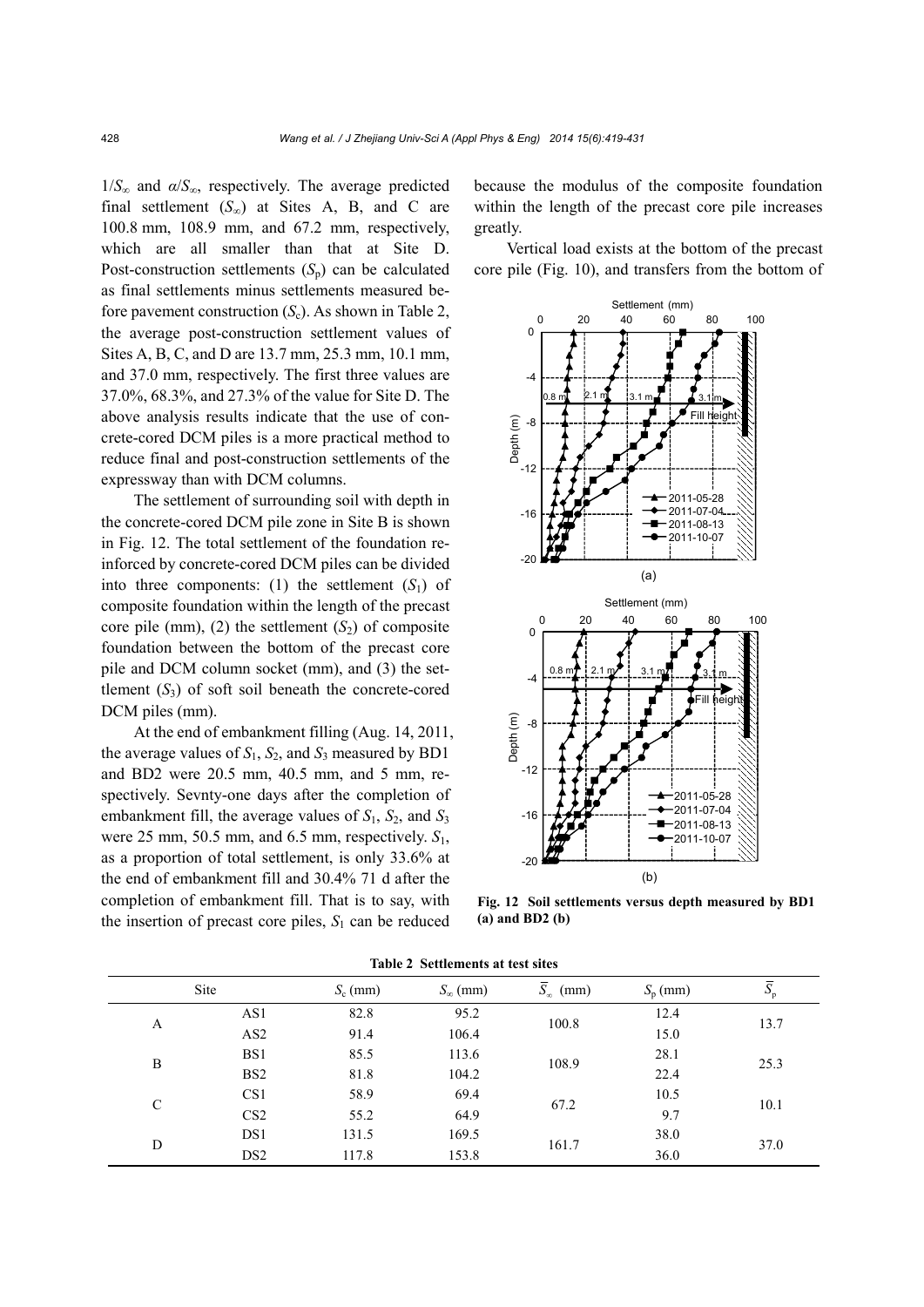the precast core pile downward. The vertical stress increases consequently in the composite foundation which goes downward from the bottom of the precast core pile. Furthermore, observations from settlement readings at various depths also indicate that a large compression occurs on the foundation at the bottom of the precast core pile. For example,  $S_2$  is 57.9% of total settlement on the 71st day after completion of filling. However, the large compression mentioned above is only in comparison with *S*1. In fact, because of the existence of the DCM column beneath the bottom of the precast core pile, the compression of the composite foundation is smaller than that of a natural foundation.

Settlement in the soft soil beneath the DCM column socket  $(S_3)$  is only 11.7% of the total settlement, because the concrete-cored DCM pile limits the transfer depth of vertical stress effectively. Most of the settlement takes place within the length of the concrete-cored DCM pile, and there is less settlement occurring in the substratum.

# **4.5 Lateral movement**

Fig. 13 shows the soil lateral movement with depth below the toe of the embankment at Sites A, B, C, and D. It can be seen that although the embankment was filled to between 3.1 m and 3.6 m, the lateral movement caused by the fill in the concrete-cored



**Fig. 13 Lateral movement with depth in Site A (a), Site B (b), Site C (c), and Site D (d)**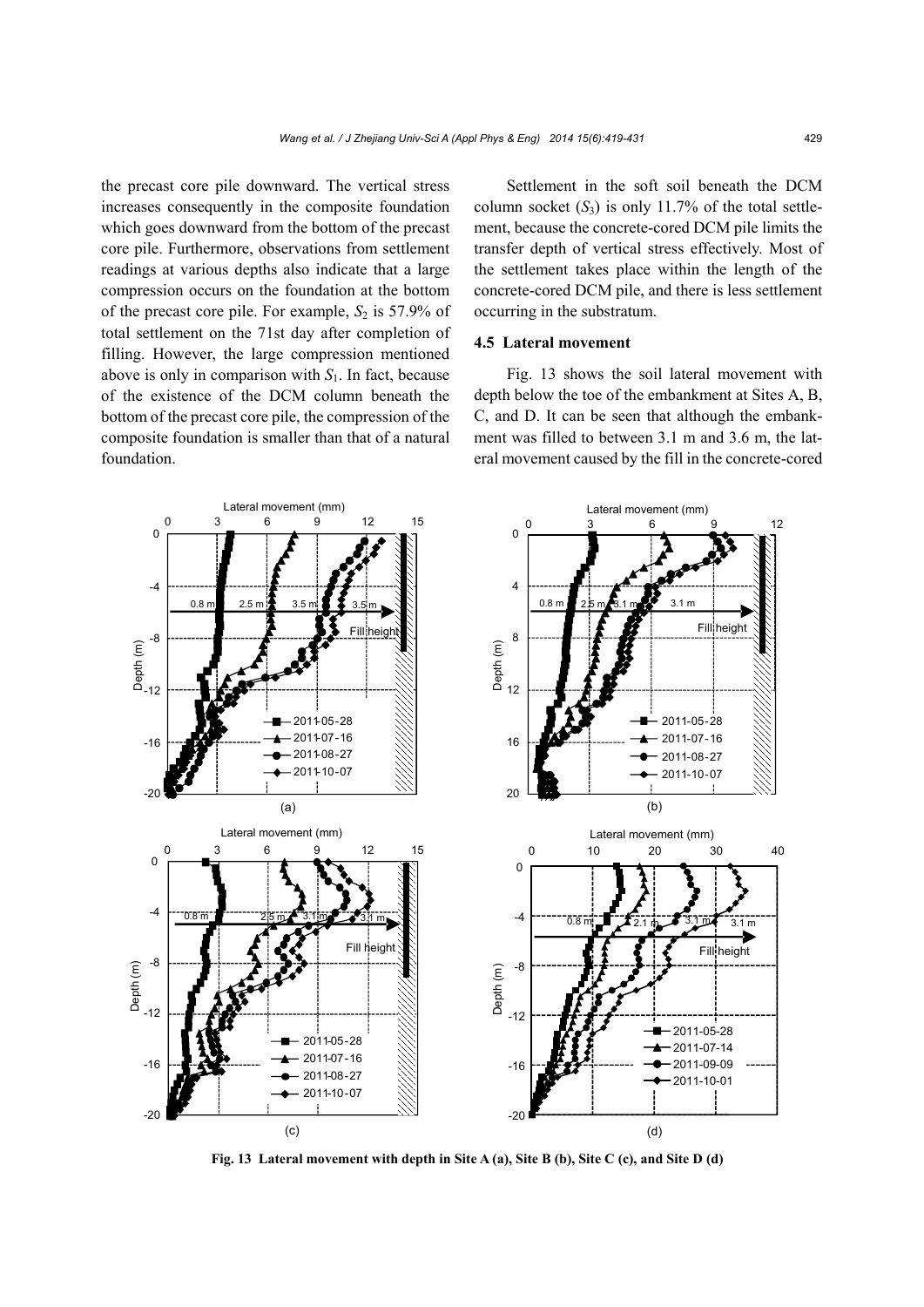DCM pile composite foundation was low. The largest lateral movement of the soft clay layer for Sites A (12.85 mm), B (9.95 mm), and C (12.1 mm) is much less than that for Site D (34.85 mm). The results are consistent with the PLT, load sharing ratio, excess pore pressure and settlement measurements, mainly because of the higher compression modulus and shear strength of precast core piles at Sites A, B, and C.

The ratio of the maximum lateral displacement measured at the embankment toe to the maximum total settlement at the embankment centerline is defined as the lateral displacement ratio, which is a good indicator of embankment stability (Indraratna *et al.*, 1992; Chai *et al.*, 2002). The smaller the lateral displacement ratio, the better the embankment stability. At completion of the embankment, the lateral displacement ratios for Sites A, B, C, and D are 0.12, 0.09, 0.17, and 0.23, respectively. The lower lateral displacement ratios for Sites A, B, and C indicate that concrete-cored DCM pile-supported ground enhances the embankment stability better than the conventional DCM column-supported ground.

#### **5 Conclusions**

In this study, several field testing programs were conducted to compare ground treatment effect and engineering characteristics of a composite foundation reinforced by a concrete-cored DCM pile and DCM columns. On the basis of field tests results, the following conclusions can be obtained:

1. Based on PLT for a single pile, the ultimate bearing capacity of the concrete-cored DCM piles is more than three times that of the DCM column composite foundation. It is shown that the concretecored DCM piles yield a stiffer foundation than the conventional DCM columns.

2. Compared to the DCM column site, the concrete-cored DCM piles bear more upper load, and there is less embankment loading acting on the surrounding soil. Consequently, the excess pore pressure in the concrete-cored DCM pile composite foundation is lower than that in a conventional DCM column composite foundation.

3. Under variable embankment loads, negative friction occurs at the upper section of the pile. The

distribution law of skin friction of concrete-cored DCM piles under embankment loading is different from the result using PLT.

4. Post-construction settlement of the concretecored DCM pile composite foundation is 37.0% (Site A), 68.3% (Site B), and 27.3% (Site C) of the post-construction settlement of the conventional DCM composite foundation (Site D). Moreover, the lateral displacement ratio of the concrete-cored DCM pile composite foundation is 0.12 (Site A), 0.09 (Site B), and 0.17 (Site C), smaller than that of the conventional DCM composite foundation (Site D). This indicates that the concrete-cored DCM pile-supported embankment performed better because it induced less deformation in both vertical and lateral directions under embankment loading.

5. The field study indicates that concrete-cored DCM piles provide a viable and technologically sound solution for soft ground improvement under embankment loads when compared with conventional DCM columns.

#### **References**

- Arulrajah, A., Abdullah, A., Wo, B.M., *et al.*, 2009. Ground improvement techniques for railway embankments. *Ground Improvement*, **162**(1):3-14. [doi:10.1680/grim. 2009.162.1.3]
- Borges, J.L., Domingues, T.S., Cardoso, A.S., 2009. Embankments on soft soil reinforced with stone columns: numerical analysis and proposal of a new design method. *Geotechnical and Geological Engineering*, **27**:667-679. [doi:10.1007/s10706-009-9266-z]
- Chai, J.C., Miura, N., Shen, S.L., 2002. Performance of embankments with and without reinforcement on soft subsoil. *Canadian Geotechnical Journal*, **39**(4):838-848. [doi:10. 1139/t02-033]
- Chen, J.J., Zhang, L.Y., Zhang, J.F., *et al*., 2012. Field tests, modification, and application of deepsoil mixing method in soft clay. *Journal of Geotechnical and Geoenvironmental Engineering*, **139**(1):1-11. [doi:10.1061/(ASCE) GT.1943-5606.0000746]
- Dong, P., Qin, R., Chen, Z.Z., 2004. Bearing capacity and settlement of concrete-cored DCM pile in soft ground. *Geotechnical and Geological Engineering*, **22**(1):105-119. [doi:10.1023/B:GEGE.0000013994.73567.cc]
- Han, X.J., Xu, B.F., 2000. Study on the bearing capacity behavior of the excavated belled piles on the complicate old gully site. *Chinese Journal of Geotechnical. Engineering*, **22**(1):77-82 (in Chinese).
- Indraratna, B., Balasubramaniam, A.S., Phamvan, P., *et al*., 1992. Development of negative skin friction on driven piles in soft Bangkok clay. *Canadian Geotechnical*